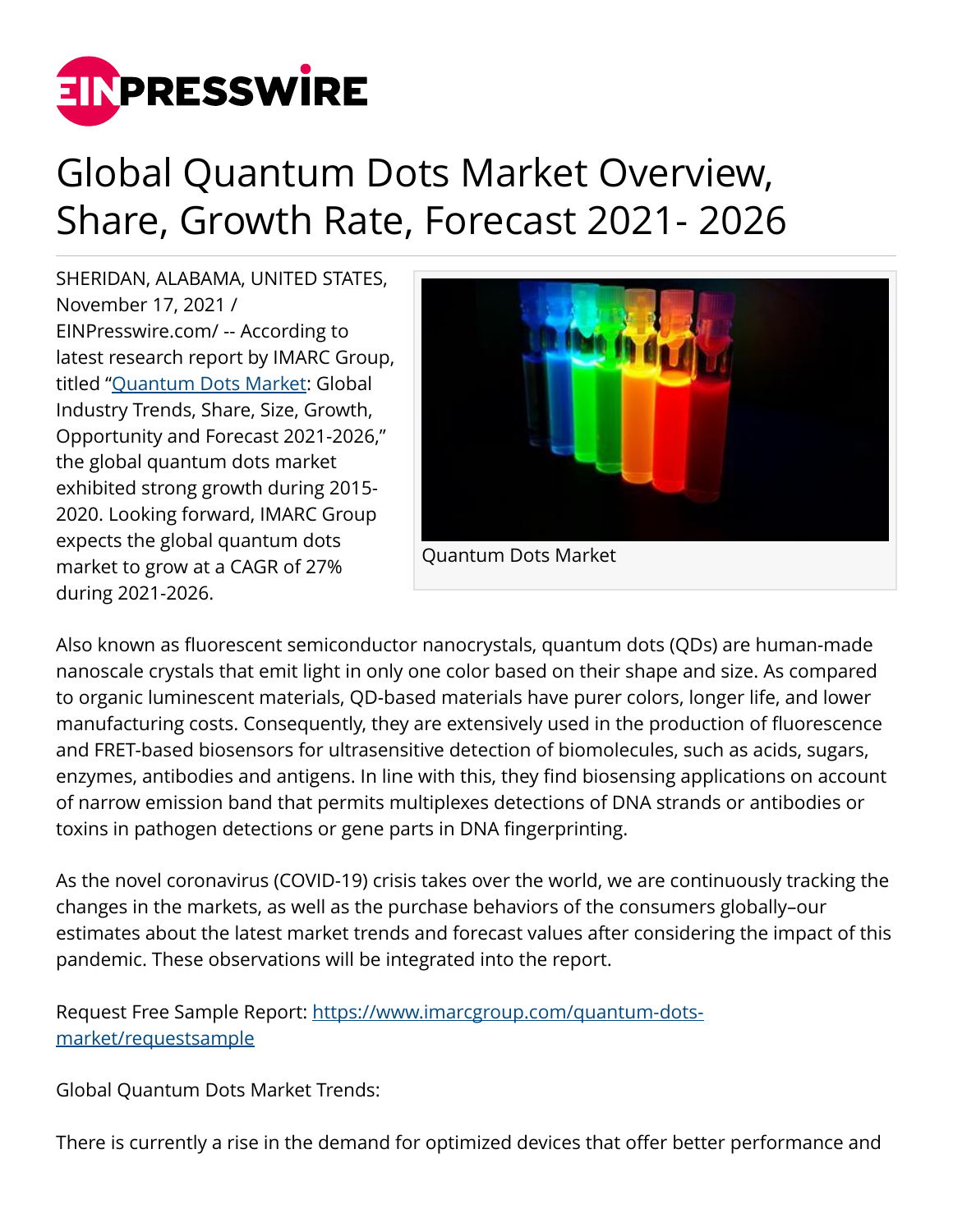resolution quality. As the brightness of quantum dots is generally 10 to 20 times higher than organic dyes, their sales are escalating around the world. Apart from this, QDs have recently gained traction, owing to their integration with different nanomaterials, such as metal oxides, carbon allotropes, noble metal nanoparticles, metal-organic frameworks (MOFs) and upconversion nanoparticles (UCNPs). This has offered new opportunities and possibilities in the fields of nanoscience and nanotechnology. Furthermore, quantum dot solar cells (QDSC) are widely used to convert the sun's energy into electricity. This assists in increasing the amount of electricity that is produced by solar cells and providing solar energy in a cost-effective manner while minimizing the amount of wasteful heat generated in the process.

Buy full report with table of contents: <https://www.imarcgroup.com/quantum-dots-market>

Global Quantum Dots Market 2021-2026 Analysis and Segmentation:

Some of the major top key players Market include:

Altair Nanotechnologies Inc. InVisage Technologies, Inc. LG Display Co., Ltd. Nanosys Inc. Nanoco Technologies Ltd. Nanophotonica, Inc. Navillum Nanotechnologies, Inc. Ocean NanoTech, LLC Osram Licht AG QD Laser Inc. Quantum Materials Corp (QMC) Samsung Electronics Co., Ltd. Sony Corporation Thermo Fisher Scientific Inc.

Market Breakup by Processing Techniques:

Colloidal Synthesis

Fabrication

Lithography Electron Beam Lithography Soft Lithography Stencil Lithography Nanolithography Photopatternable Arrays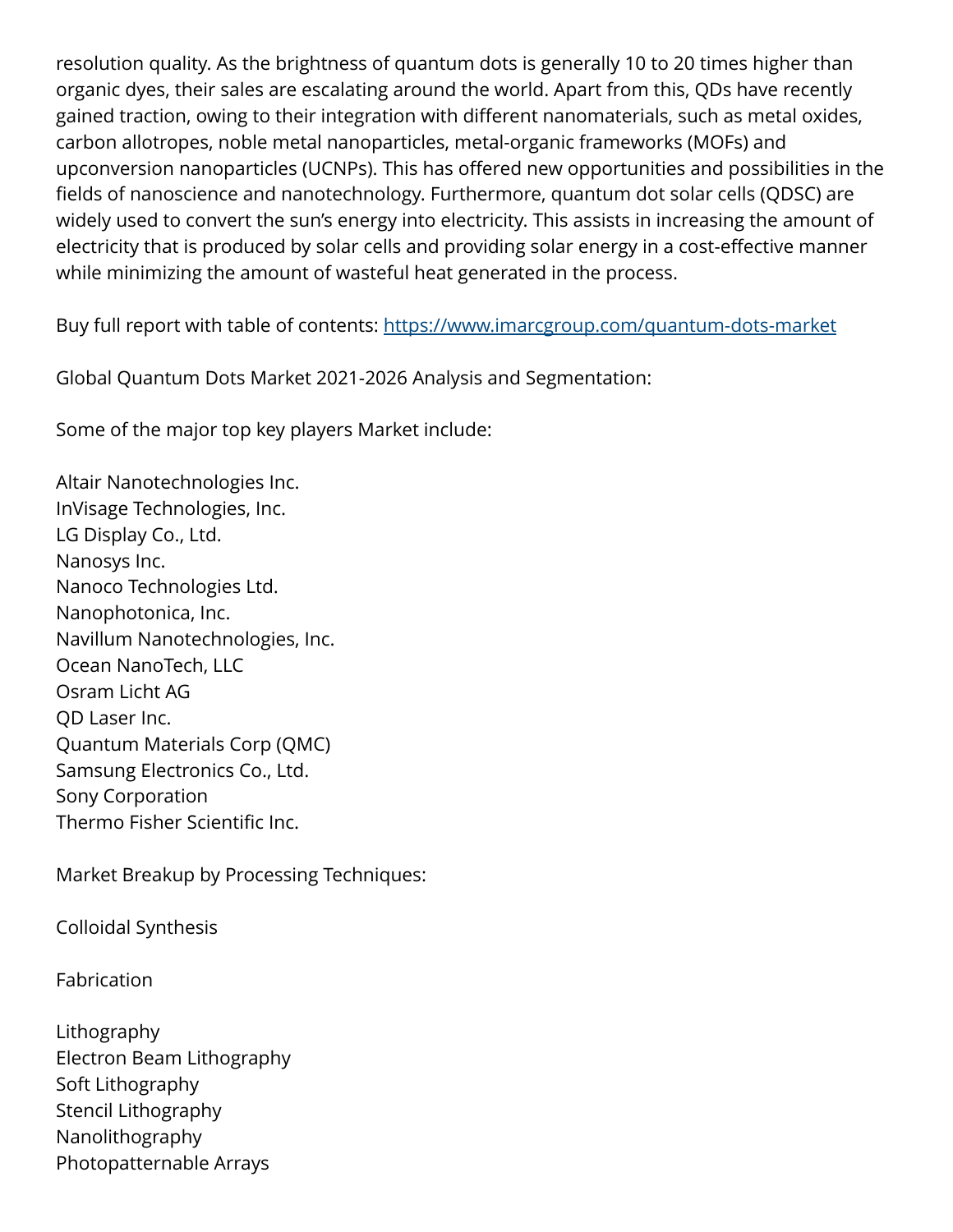Bio-Molecular Self-Assembly Viral Assembly Electrochemical Assembly **Others** Market Breakup by Application:

Medical Devices Displays Solar Cells Photodetectors Sensors Lasers LED Lights Batteries & Energy Storage Systems **Transistors Others** Market Breakup by Material:

Cadmium Based QD

Cadmium Selenide Cadmium Sulfide Cadmium Telluride

Cadmium Free QD Indium Arsenide Silicon Graphene Lead Sulfide

Market Breakup by End-Use Industry:

Healthcare Optoelectronics LED Lighting Solar Modules **Others** 

Market Breakup by Region:

North America Asia Pacific Europe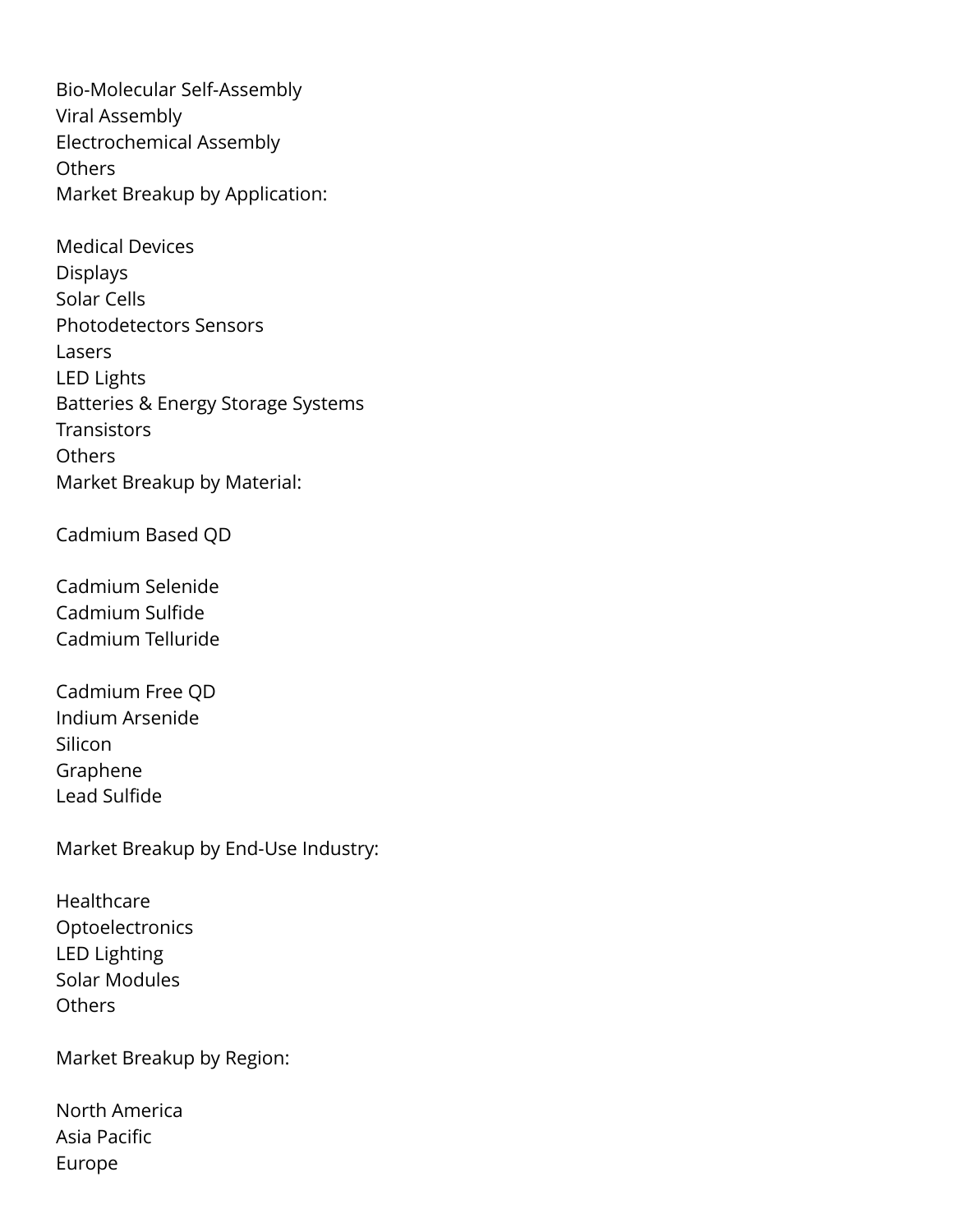Latin America Middle East and Africa .

Key Highlights of the Report:

Market Performance (2015-2020) Market Outlook (2021- 2026) Porter's Five Forces Analysis Market Drivers and Success Factors SWOT Analysis Value Chain Comprehensive Mapping of the Competitive Landscape If you need specific information that is not currently within the scope of the report, we can provide it to you as a part of the customization.

Related Report:

Advanced Authentication Market: [https://www.imarcgroup.com/advanced-authentication](https://www.imarcgroup.com/advanced-authentication-market)[market](https://www.imarcgroup.com/advanced-authentication-market)

United States Microdisplay Market: [https://www.imarcgroup.com/united-states-microdisplay](https://www.imarcgroup.com/united-states-microdisplay-market)[market](https://www.imarcgroup.com/united-states-microdisplay-market)

Computer Numerical Control (CNC) Market: [https://www.imarcgroup.com/computer-numerical](https://www.imarcgroup.com/computer-numerical-control-market)[control-market](https://www.imarcgroup.com/computer-numerical-control-market)

Europe LED Lighting Market:<https://www.imarcgroup.com/europe-led-lighting-market> Ice Cream Market:<https://www.imarcgroup.com/ice-cream-market>

Industrial Tapes Market:<https://www.imarcgroup.com/industrial-tapes-market>

E-Cigarette Market: <https://www.imarcgroup.com/e-cigarette-market>

Personal Identity Management Market: [https://www.imarcgroup.com/personal-identity](https://www.imarcgroup.com/personal-identity-management-market)[management-market](https://www.imarcgroup.com/personal-identity-management-market)

Retinal Surgery Devices Market: <https://www.imarcgroup.com/retinal-surgery-devices-market> Baby Food and Infant Formula Ingredients Market: [https://www.imarcgroup.com/baby-food](https://www.imarcgroup.com/baby-food-infant-formula-ingredients-market)[infant-formula-ingredients-market](https://www.imarcgroup.com/baby-food-infant-formula-ingredients-market)

About Us:

IMARC Group is a leading market research company that offers management strategy and market research worldwide. We partner with clients in all sectors and regions to identify their highest-value opportunities, address their most critical challenges, and transform their businesses.

IMARC's information products include major market, scientific, economic and technological developments for business leaders in pharmaceutical, industrial, and high technology organizations. Market forecasts and industry analysis for biotechnology, advanced materials,